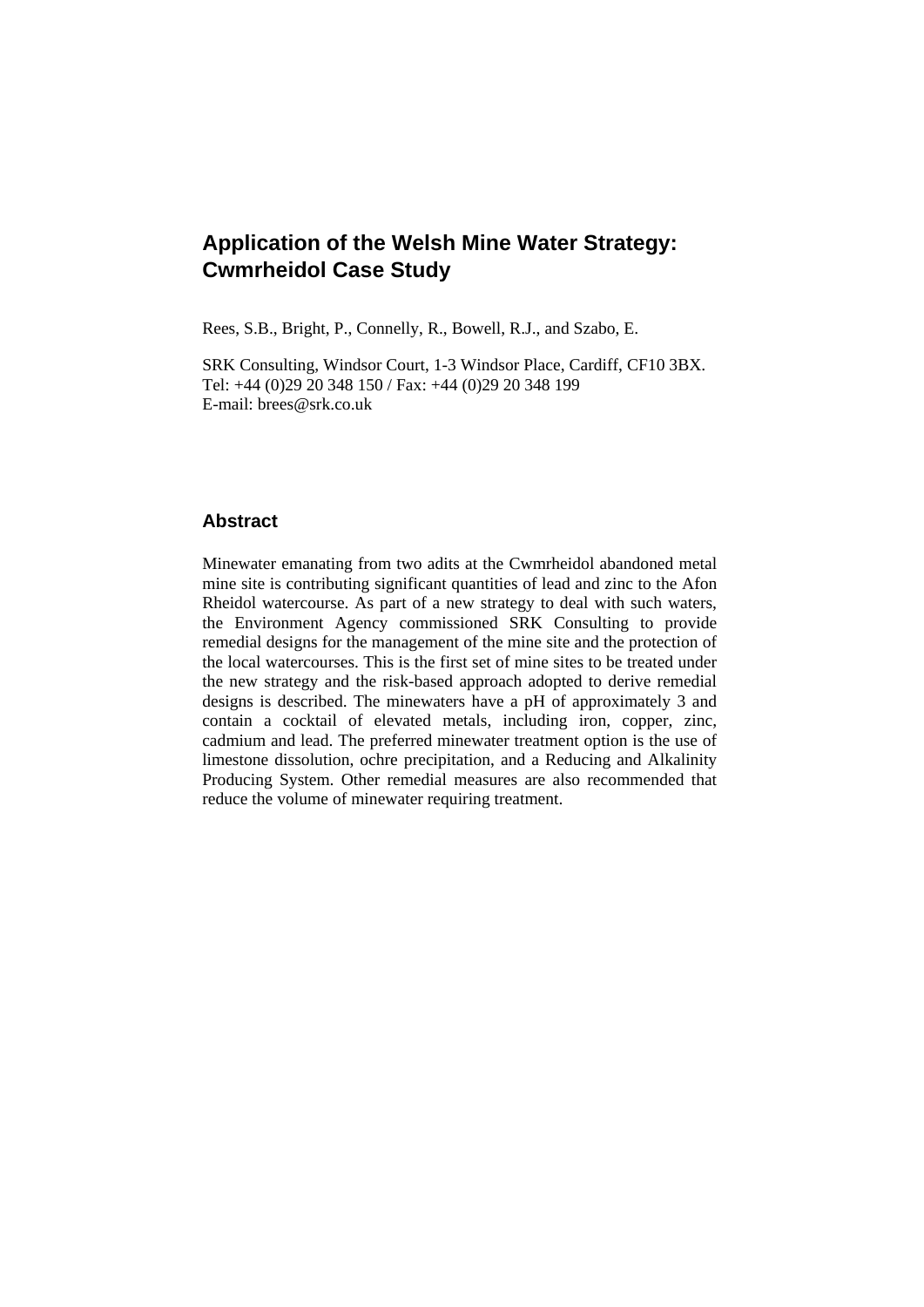# **1 Introduction**

The mid-Wales orefield was extensively worked during the  $17<sup>th</sup>$  and  $18<sup>th</sup>$ centuries, as described by Bick (1975), Lewis (1967), and Rees (2004). Much of the working had however ceased by the early part of the twentieth century, with only a limited revival for lead in the 1960's (Lewis 1967). Today, metal mining is virtually non-existent apart from specialist gold (EA 2002). As a consequence, there are now over 1500 abandoned metal mine sites in Wales (Bevins and Mason (1997, 1998, 1999)).

In July 2002, the Environment Agency (the Agency) published its Metal Mine Strategy for Wales (as described by Johnston (2004) and EA (2002). The Strategy documented the top 50 abandoned metal mine sites the Agency wish to remediate to prevent or reduce the impact they are having on local watercourses. The Cwmrheidol Lead Mine, at NGR SN 730 783 was identified as a significant contributor of lead and zinc to the Rheidol catchment and was therefore selected for detailed evaluation.

Steffen, Robertson & Kirsten (UK) Ltd (SRK) based in Cardiff was appointed by the Agency in May 2003 to undertake a site investigation of the Cwmrheidol metal mining site. The mine is hydraulically connected to five other mines (Ystumtuen, Penrhiw, Bwlchgwyn, Llwynteify, and Temple) and the aim was to treat the complex as a whole with the aim of providing detailed remedial designs to prevent or reduce the impacts to local watercourses. This paper documents the approach and the remedial plans recommended.

#### **1.2 Site Description**

The Cwmrheidol site is located some 8 km east of Aberystwyth, in West Wales, within an area known as the Central Wales Orefield (CWO) (Bevins and Mason 1997). The Cwmrheidol mine site is located on the northern slopes of the steeply-sided Afon Rheidol valley through which the river flows westward. The other sites are located above the Cwmrheidol site, in an area referred to, in this paper, as the upper plateau (Fig. 1).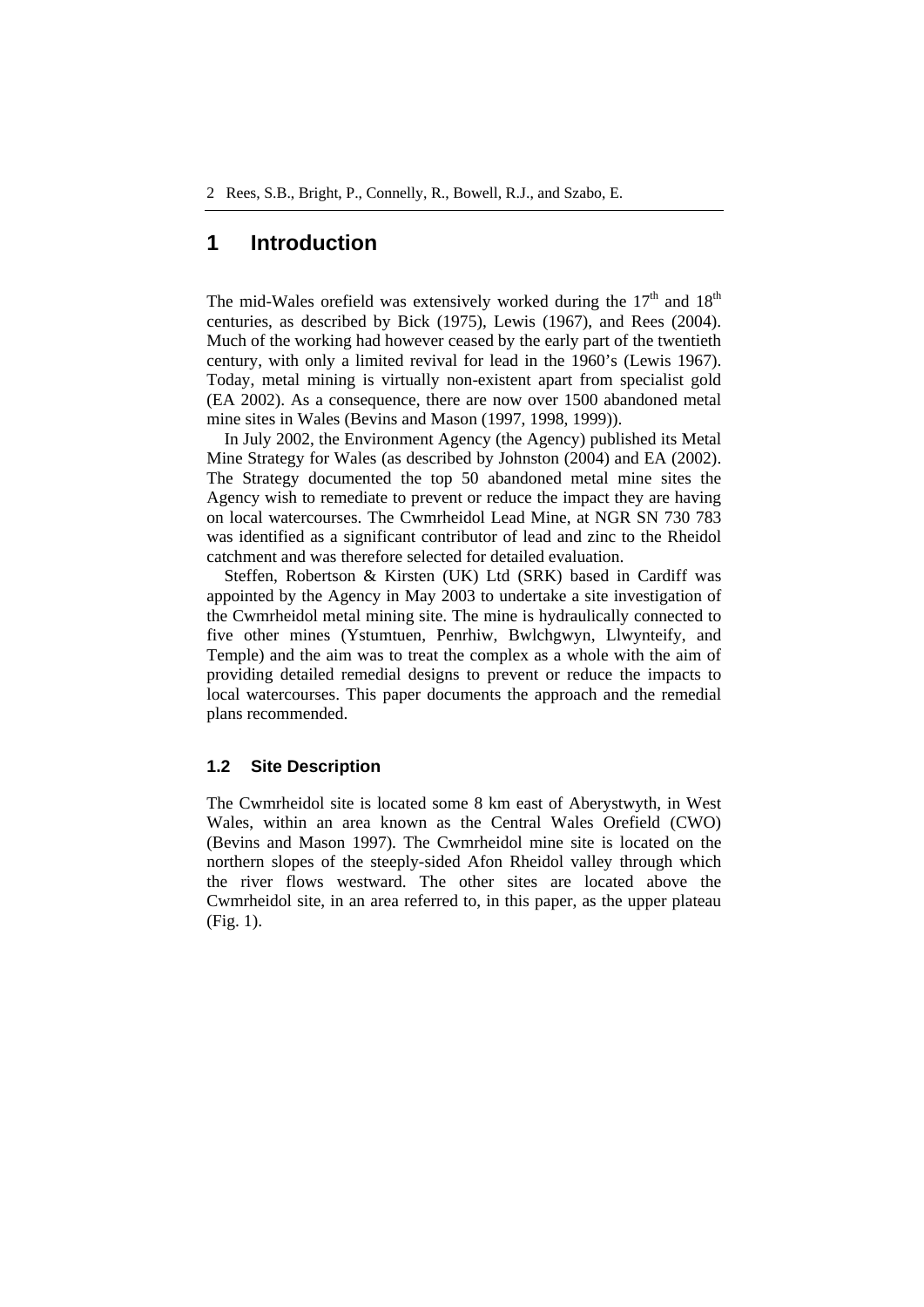

**Fig. 1. Metal mine site locations and topography** 

The Cwmrheidol site comprises partially vegetated sulphide surface waste material deposited directly beneath two mine adits – upper adit No. 6 and lower adit No.9. Both adits are currently discharging acidic ferruginous mine water that has led to the accumulation of ochre along their channels and within the adits. Between the waste dumps and the river is a strip of relatively flat land that is split by a site access road, which is used by hill walkers and site visitors. Limited remedial works were attempted in the 1960's and comprised a limestone filter bed: a concrete lagoon containing limestone through which both adit discharges were intended to flow.

#### **1.3 Environmental Geology**

Wales plays host to a remarkably diverse range of metal deposit types considering its relatively small size (see Rees 2004). The most comprehensive and recent summary of the various styles of deposits and the mineralogy found is the MINESCAN study, commissioned by the Countryside Council for Wales (CCW) and undertaken by workers at the National Museums and Galleries of Wales (Bevins and Mason 1997, 1998, 1999).

In terms of mining activity and metal production, it was the Ordovician and Silurian polymetallic (principally lead-zinc) mineralisation hosted by clastic marine sediments of the CWO that were the most productive. The two principal ore sulphides at Cwmrheidol were galena and sphalerite. However, it is the occurrence of marcasite and pyrite that makes the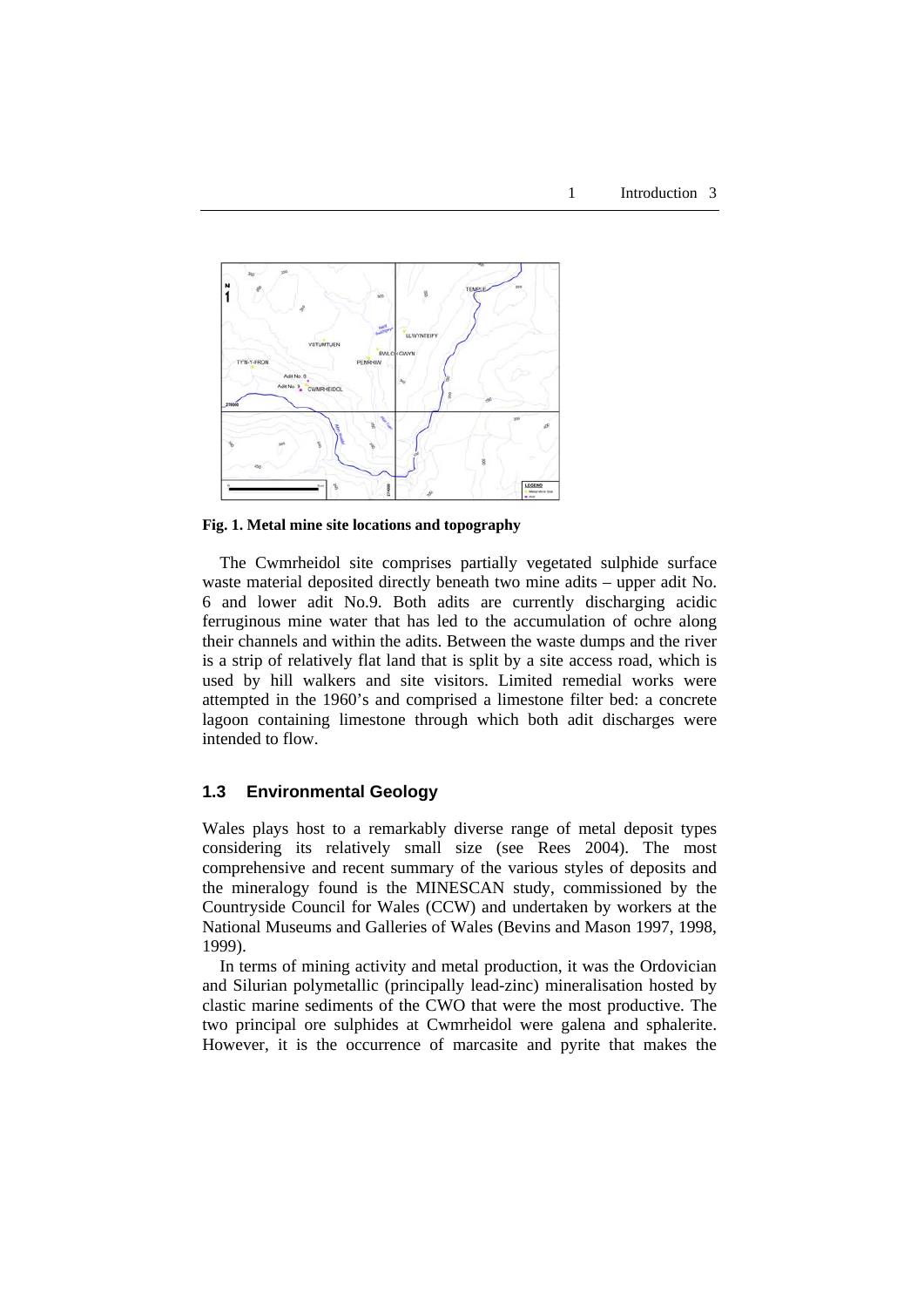discharges particularly acidic and iron rich. The acidity and metal loads found are unusually severe by Welsh (and wider UK) standards, with few discharges elsewhere containing such high levels of acidity and a diverse range of elevated dissolved metals (Rees 2004 and Younger et al. 2004b).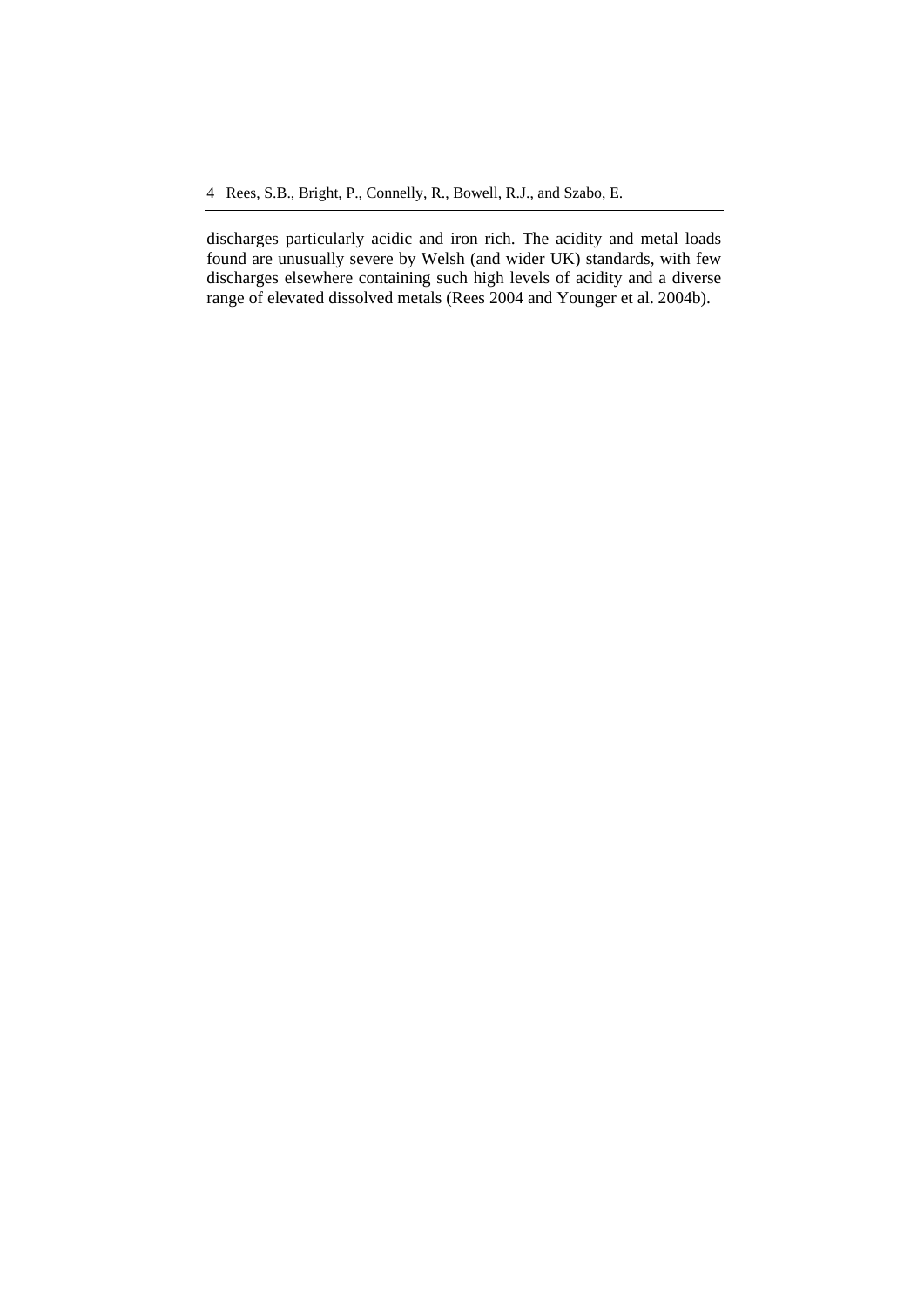# **2 Risk Assessment**

Critical to any remedial project is a thorough understanding of the plausible environmental risks and some way of ranking these risks so that resources are efficiently used to maximise environmental improvement. For each mine site, risk-based matrices were developed that highlighted the principle hazards on the basis of a desk study followed by a site walkover. As the Agency remit is to protect the local watercourses, greatest priority was given to those issues that affected this goal. On this basis, two key issues were identified during the risk assessment:

- Inflow of water into the mine workings on the upper plateau, particularly along the stream bed of the Nant Bwlchgwyn and at a collapsed shaft at Llwynteify.
- Discharge of acidic, metal- and sulphate-bearing minewater at upper adit No.6 and lower adit No.9 at Cwmrheidol.

Monitoring undertaken by the Agency of the Afon Rheidol consistently indicates that the water quality fails to meet the anticipated River Ecosystem Classification on the basis of elevated zinc levels. This is due to the mine water discharges at Cwmrheidol as the mining complex contributes some 35% of the total Rheidol zinc loading, with the discharge from adit No.9 typically contributing 70% of this value.

#### **2.1 Minewater flow**

Understanding the mine hydrogeology was considered critical for successful remediation. The detailed site walkover identified potential stream losses on the upper plateau along the Nant Bwlchgwyn stream bed and at a partially collapsed shaft at Llwynteify. According to available mine plans, water lost in these areas would eventually emerge at the Cwmrheidol adits. Such a connection was known to exist, as the Nant Bwlchgwyn stream channel catastrophically collapsed into underlying workings in 1986 during storm conditions. This collapse resulted in a surge of water at upper adit No.6, providing evidence of a connection. To prevent this re-occurring, a steel half-pipe was placed over a short section of the Nant Bwlchgwyn stream bed at the time. To establish the current relationship between stream flow on the upper plateau and the discharges at Cwmrheidol, and the performance of the steel stream channel, detailed flow gauging and a tracer test was commissioned in September 2003.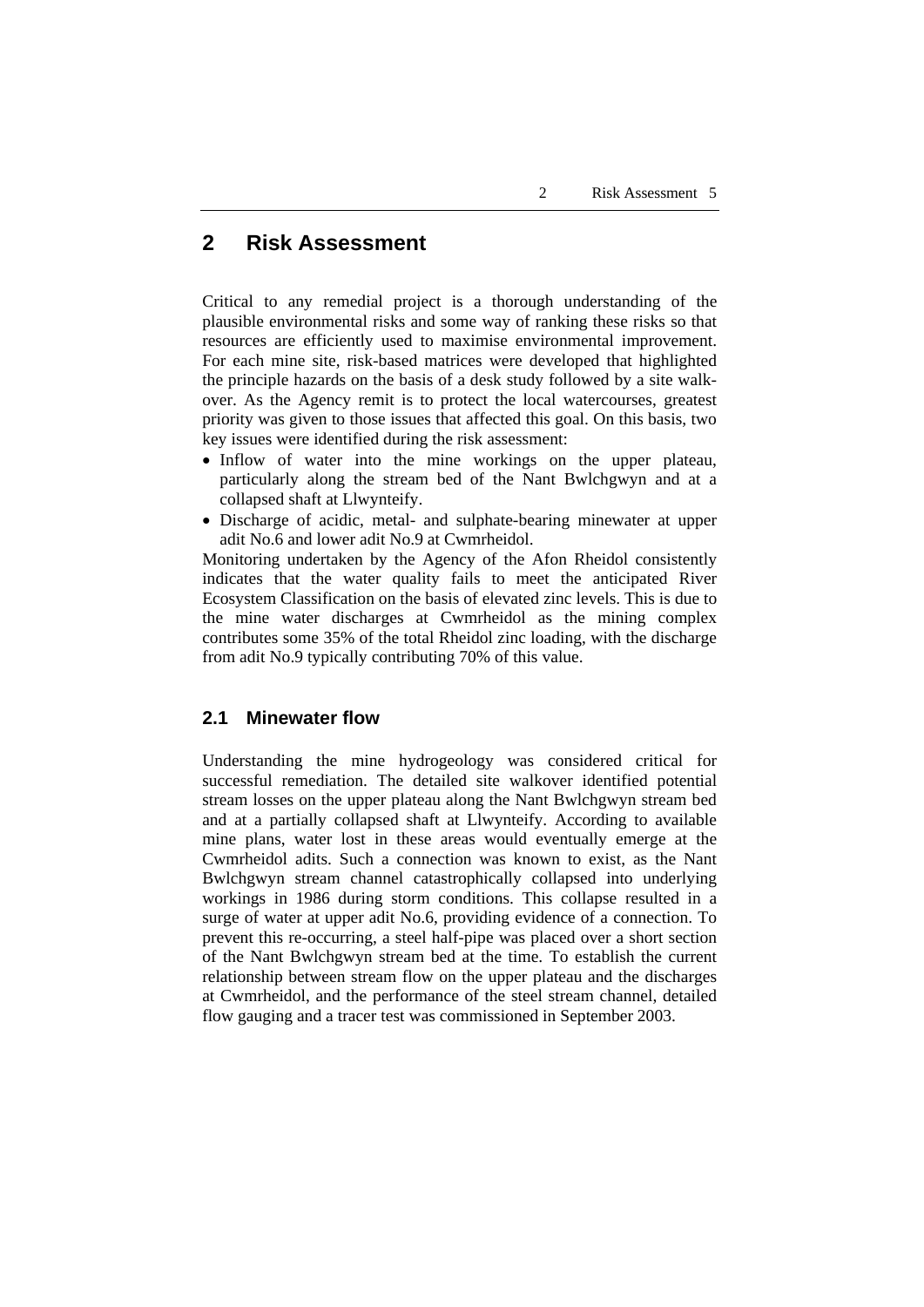The subsequent monitoring results confirmed that surface water was being lost along the bed of the Nant Bwlchgwyn. The volume of water lost accounted for approximately 50% of the adit No. 6 discharge on the same day.

A tracer test was conducted in October 2003. The aim was to demonstrate a connection between the collapsed shaft at Llwynteify and the adits at Cwmrheidol. Tracer detection points were set up at the adits at Cwmrheidol and also adits at Temple. The latter points were included as it was unclear from the mine plans if a connection existed between the collapsed shaft and these adits. The testwork involved introducing Rhodamine B dye into the collapsed shaft at Llwynteify and monitoring for four days.

Dye was detected at adit No. 6 but not at adit No.9, due to malfunction of the autosampler. Despite that problem, the investigations indicated that recharge of the mined system drained by the adits at Cwmrheidol was occurring on the upper plateau.

#### **2.2 Minewater chemistry and microbiology**

According to the mine plans and mine geological summaries available, the greatest occurrence of acid generating sulphides is in the lower parts of the Ystumtuen mine, which are drained by adit No.9. Further east, the amount of pyrite and marcasite decreases and these minerals are rare in the open cuts at Bwlchgwyn and Llwynteify, which are drained by adit No.6. These differences in the geology and the influence of the mine hydrogeology are apparent from the minewater chemistry.

Table 1 contains a summary of selected water quality and flow data for the two adits while Table 2 summarises calculated metal loadings. On the basis of this monitoring data, which primarily covered the winter period, several key conclusions were made:

| Adit No.6 |           | <b>Flow</b>    | рH   | Temp. | D <sub>0</sub> | CI   | AI      | Cd     | Fe       | Pb      | Zn                       | SO <sub>4</sub> |
|-----------|-----------|----------------|------|-------|----------------|------|---------|--------|----------|---------|--------------------------|-----------------|
|           | Date      | l/s            | su   |       | mg/l           | mg/l | mg/l    | mg/l   | mg/l     | mg/l    | mg/l                     | mg/l            |
| EA        | 24-Sep-03 | 3              | 3.59 | 10.12 | 10.6           | 12.3 | 5.35    | 0.0469 | 6.05     | 0.346   | 17.3                     | 234             |
| EA        | 15-Oct-03 | 50             | 3.62 | 9.92  | 10.94          | < 10 | 3.75    | 0.0354 | 4.64     | 0.473   | 12.4                     | 182             |
| EA        | 13-Nov-03 | 7              | 3.55 | 10.05 | 11.09          | ۰.   | 3.67    | 0.0404 | 4.56     | 0.546   | 13.4                     | 184             |
| EA        | 20-Nov-03 | 17             | 3.58 | 9.98  | 11.34          | ۰    | 2.72    | 0.0302 | 3.55     | 1.24    | 10.72                    | 139             |
| EA        | 22-Dec-03 | 19             | 3.6  | 8.71  | 10.71          | 18.6 | 2.74    | 0.0363 | 4.87     | 0.854   | 11.6                     | 134             |
| Adit No.9 |           | <b>Flow</b>    | pH   | Temp. | D <sub>0</sub> | СI   | Al (f)  | Cd(f)  | Fe $(f)$ | Pb (f)  | Zn(f)                    | SO <sub>4</sub> |
|           | Date      | l/s            | su   |       | mg/l           | mg/l | mg/l    | mg/l   | mg/l     | mg/l    | mg/l                     | mg/l            |
| EA        | 24-Sep-03 | $\overline{2}$ | 3.08 | 11.09 | 2.48           | 14.9 | < 0.004 | 0.137  | 186      | 0.00445 | 113                      | 1140            |
| EA        | 15-Oct-03 | 16             | 3.01 | 10.63 | 2.71           | 10   | 39.2    | 0.131  | 175      | 0.00572 | 102                      | 1130            |
| EA        | 13-Nov-03 | 9              | 3.16 | 10.7  | 5.06           | ۰    | 27.3    | 0.0928 | 110      | 0.0104  | $\overline{\phantom{a}}$ | 823             |
| EA        | 20-Nov-03 | 5              | 3.12 | 10.53 | 6.61           | ۰    | 21.9    | 0.0775 | 125      | 0.0133  | $\overline{\phantom{a}}$ | 794             |
| EA        | 22-Dec-03 | $\overline{2}$ | 3.03 | 9.94  | 7.02           | 17.3 | 20.9    | 0.0761 | 57       | 0.013   | 51.7                     | 564             |

#### **Table 1: Summary of selected water quality and flow data**

Note: All metal values are dissolved values and account for >95% of total measured values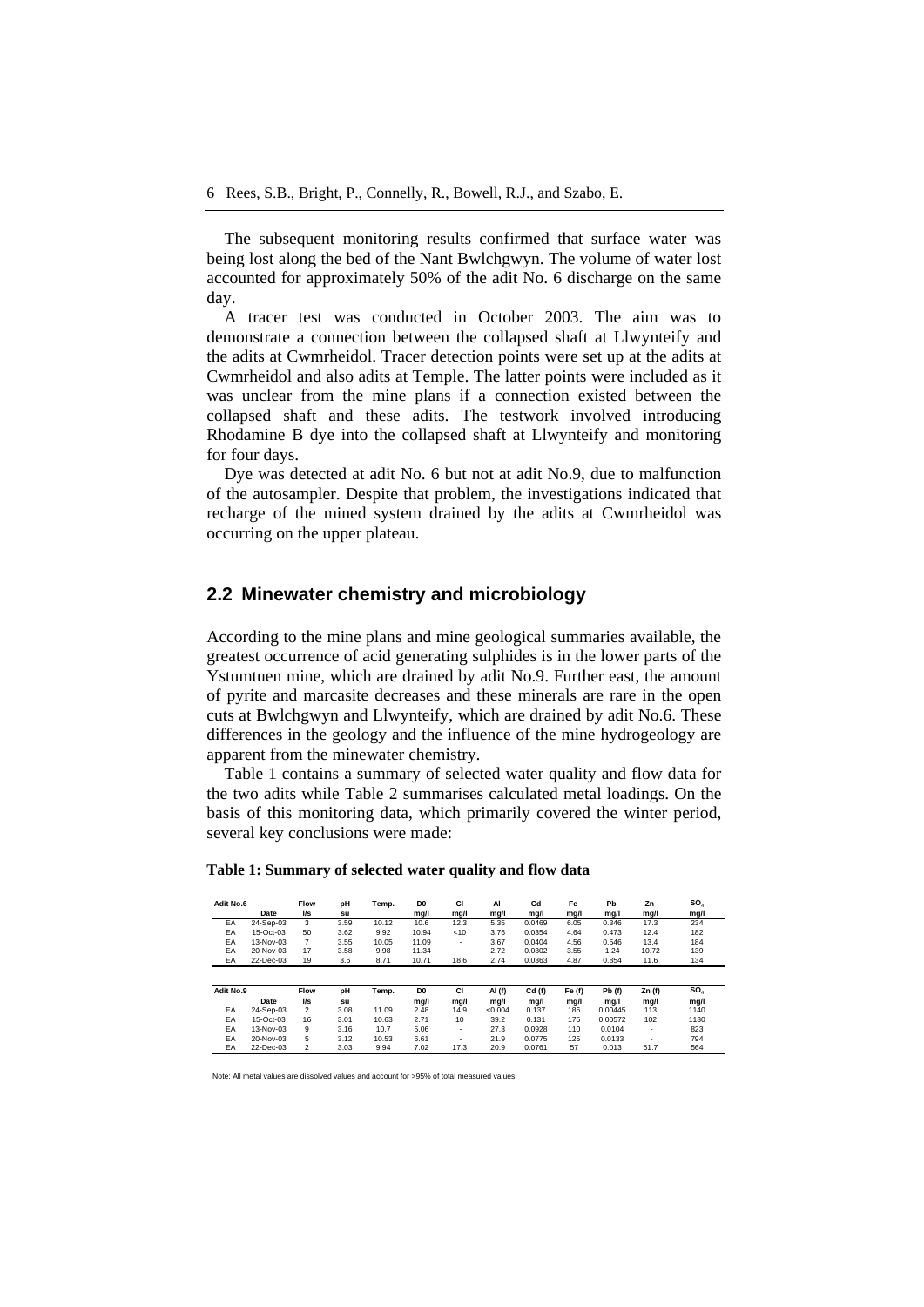|                            | <b>Flow</b>                           | Loadings kg / day                                   |                 |      |                                     |       |                 |            |  |
|----------------------------|---------------------------------------|-----------------------------------------------------|-----------------|------|-------------------------------------|-------|-----------------|------------|--|
| Adit No.6                  | $\overline{\mathsf{m}3}/\mathsf{day}$ | <b>ACIDITY</b>                                      | <b>Total Fe</b> |      | <b>Total All Total Znl Total Pb</b> |       | <b>Total Cd</b> | <b>SO4</b> |  |
| 24-Sep-03                  | 259                                   | 22.5                                                | 2.4             | 1.4  | 4.5                                 | 0.1   | 0.012           | 60.7       |  |
| 15-Oct-03                  | 4320                                  | 272.4                                               | 23.4            | 17.0 | 54.0                                | 2.1   | 0.154           | 786.2      |  |
| 13-Nov-03                  | 605                                   | 40.8                                                | 3.9             | 2.3  | 8.1                                 | 0.4   | 0.024           | 111.3      |  |
| 20-Nov-03                  | 1469                                  | 78.6                                                | 6.2             | 4.2  | 15.5                                | 2.0   | 0.046           | 204.2      |  |
| 22-Dec-03                  | 2074                                  | 75.6                                                | 13.0            | 4.8  | 2.8                                 | 1.4   | 0.060           | 220.0      |  |
| Adit No.9                  |                                       |                                                     |                 |      |                                     |       |                 |            |  |
| 24-Sep-03                  | 173                                   | 95.9                                                | 33.0            | ٠    | 19.4                                | 0.001 | 0.024           | 197.0      |  |
| 15-Oct-03                  | 1382                                  | 1002.4                                              | 239.2           | 53.1 | 138.2                               | 0.018 | 0.180           | 1562.1     |  |
| 13-Nov-03                  | 778                                   | 395.7                                               | 92.5            | 21.1 | 56.1                                | 0.009 | 0.071           | 640.0      |  |
| 20-Nov-03                  | 432                                   | 213.3                                               | 53.1            | 10.4 | 28.9                                | 0.007 | 0.039           | 343.0      |  |
| 22-Dec-03                  | 259                                   | 62.2                                                | 11.0            | 3.7  | 9.1                                 | 0.004 | 0.013           | 97.5       |  |
| <b>Combined minewaters</b> |                                       |                                                     |                 |      |                                     |       |                 |            |  |
| 24-Sep-03                  | 432                                   | 118.4                                               | 35.4            |      | 23.9                                | 0.095 | 0.036           | 257.6      |  |
| 15-Oct-03                  | 5702                                  | 1274.8                                              | 262.6           | 70.1 | 192.2                               | 2.113 | 0.334           | 2348.4     |  |
| 13-Nov-03                  | 1382                                  | 436.4                                               | 96.4            | 23.4 | 64.2                                | 0.368 | 0.095           | 751.2      |  |
| 20-Nov-03                  | 1901                                  | 291.9                                               | 59.3            | 14.6 | 44.4                                | 2.005 | 0.085           | 547.2      |  |
| 22-Dec-03                  | 2333                                  | 137.8                                               | 24.0            | 8.5  | 11.9                                | 1.450 | 0.073           | 317.4      |  |
|                            |                                       | % of adit No 6 as a function of combined minewaters |                 |      |                                     |       |                 |            |  |
| 24-Sep-03                  | 60%                                   | 19%                                                 | 7%              |      | 19%                                 | 99%   | 34%             | 24%        |  |
| 15-Oct-03                  | 76%                                   | 21%                                                 | 9%              | 24%  | 28%                                 | 99%   | 46%             | 33%        |  |
| $13-Nov-03$                | 44%                                   | 9%                                                  | 4%              | 10%  | 13%                                 | 98%   | 25%             | 15%        |  |
| 20-Nov-03                  | 77%                                   | 27%                                                 | 10%             | 29%  | 35%                                 | 100%  | 55%             | 37%        |  |
| 22-Dec-03                  | 89%                                   | 55%                                                 | 54%             | 57%  | 23%                                 | 100%  | 82%             | 69%        |  |

**Table 2: Calculated loadings at Cwmrheidol adits** 

- Despite adit No. 6 typically accounting for over 60% of the combined minewater flow, metal loading from adit No.6 is typically less than 30% of the total loading from both adits.
- Adit No. 6 discharge is far more responsive to changes in flow, and chloride levels significantly decrease under higher flow conditions. This suggests better connection with mine workings on the upper plateau that are being recharged by recently infiltrated surface water.
- Metal concentrations within adit No.9 discharge do not significantly decrease during high flow conditions whereas those in adit No.6 do. This suggests that under high flow conditions, adit No.6 discharge is diluted by relatively clean water from surface recharge while rises in the water level in adit No.9 results in release of significant stores of secondary products.

Some moderately acidophilic (growth from pH 6 to 3) iron-oxidising bacteria were detected in the waters, but these were outnumbered by the more extreme iron-oxidizing acidophiles (growth from pH 3 to 0) *Leptospirillum ferrooxidans* and *Acidithiobacillus ferrooxidans*.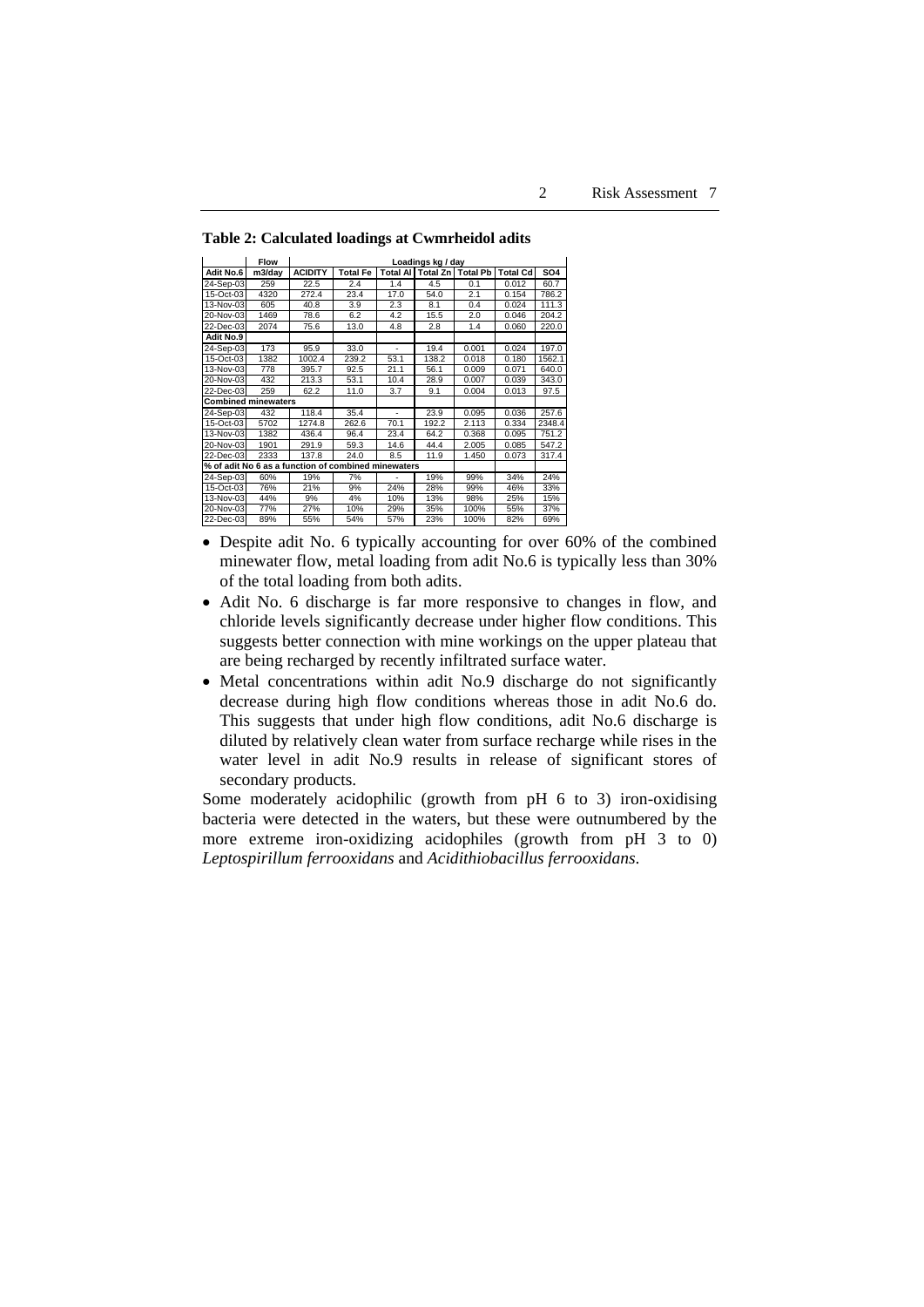## **4 Remedial Design Evaluation**

Following a thorough review of available technologies, three main potential treatment options were considered for detailed evaluation:

- Passive treatment using a compost-based Reducing and Alkalinity Producing System (RAPS) based system;
- Active alkali dosing using lime; and
- Sulphide formation using liquid bioreactors.

### **4.1 Passive Treatment Options**

Within the EC, the most recent guidelines for the passive treatment of acid mine drainage are PIRAMID (2003). According to these guidelines, and experience at other mine sites, the most suitable option for the passive treatment of the acid mine water at Cwmrheidol would be a RAPS. This is because anoxic limestone drains (ALD) are unsuitable due to the waters being partially oxygenated and containing ferric iron and aluminium. Further, there is potentially suitable land available directly below the adits to take advantage of the hydraulic gradient available in the steep sided valley.

RAPS operate by passing the water vertically through a compost bed underlain by a layer of limestone as described in PIRAMID (2003). Recent designs have incorporated mixed compost/limestone beds as described by Younger et al., (2004a) for two RAPS at Bowden Close, County Durham.

To obtain maximum removal of metals such as lead, zinc, and cadmium within the RAPS, the high iron and acidity loadings would first need to be reduced as much as possible. This could be achieved by constructing limestone channels within which the mine water would flow and/or optimising bacterial iron oxidation. Precipitates formed during these processes could be captured in a settlement lagoon. Figure 2 is an outline of the conceptual system considered.



#### **Figure 2: Outline of conceptual passive treatment system**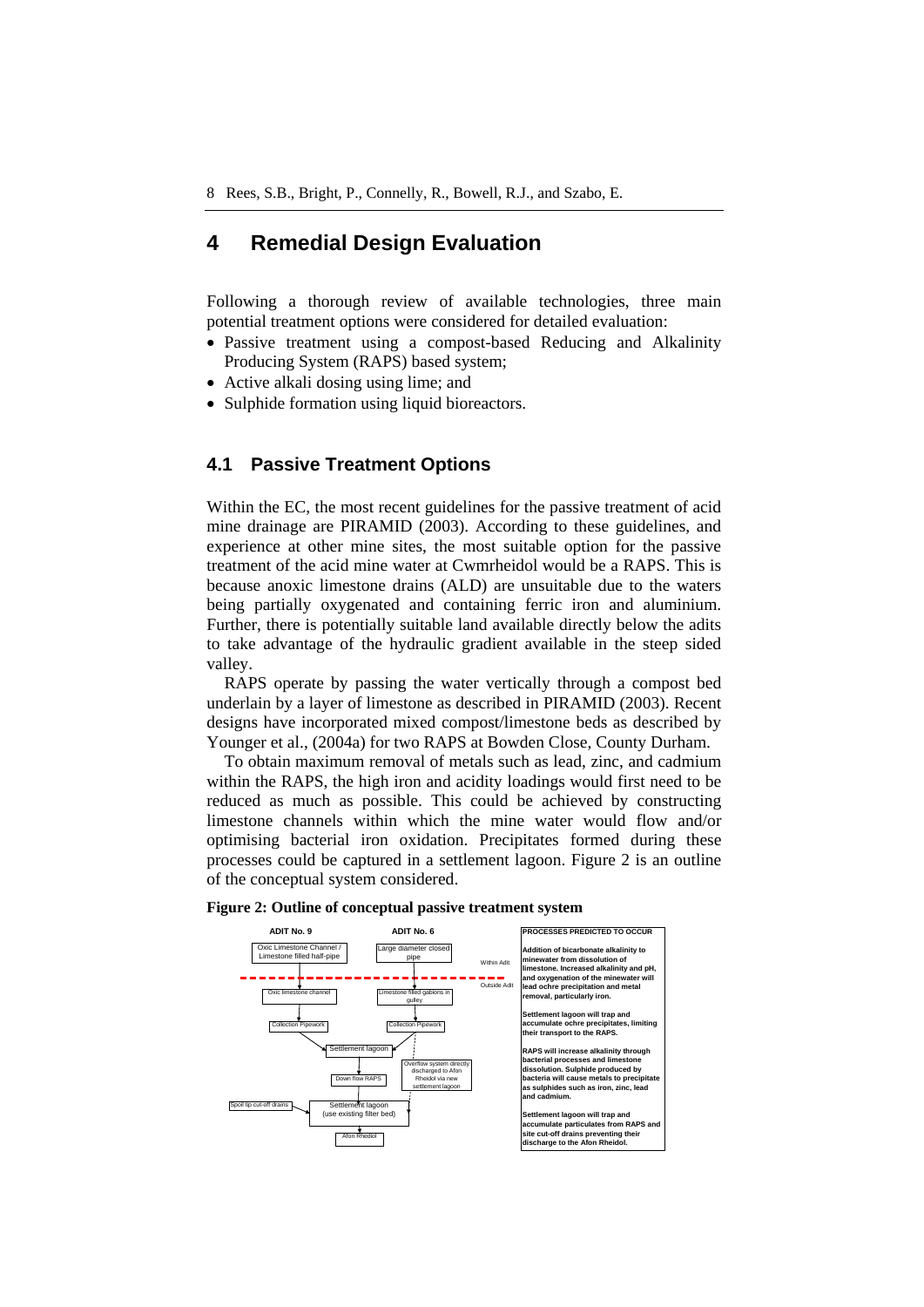#### **4.2 Alkali dosing**

Several reagents exist for the introduction of alkali to minewater as discussed in detail by Coulton *et al,* (2003). The most common reagent used for minewater treatment is lime. Several options exist for the application of lime but one option which is widely adopted is a High Density Sludge (HDS) process where hydroxide sludge is recirculated with the mine water prior to the addition of the lime. Sludge produced from such dosing is reduced in volume, thereby minimising the volume requiring storage and ultimately landfill. Fig. 3 outlines the conceptual process flow chart for an anticipated lime dosing plant.

Typically, such an active treatment plant would occupy an area some 40 m by 40 m. However, in addition to the requirements of the treatment plant itself, the system would also require the controlled collection of minewater at the adits, transport of the minewater to a flow attenuation lagoon and storage of the sludge produced in a lagoon.



**Fig. 3. Outline of a conceptual alkali doing plant** 

### **4.3 Sulphide formation using bioreactors**

Within compost-based bioreactors such as RAPS, it has been found that the permeability of the substrate decreases with time unless active management occurs. As the compost is broken down into smaller particles, biofilms form and metal sulphides precipitate. As a consequence, pore space decreases and flow is potentially restricted. Also, the rate of bacterial processes and therefore metal sulphide removal can not be controlled as the substrate must be added in excess to allow for multiyear life. As several types of substrate are commonly incorporated into RAPS initially, these are utilised at different rates. As the more bioavailable material is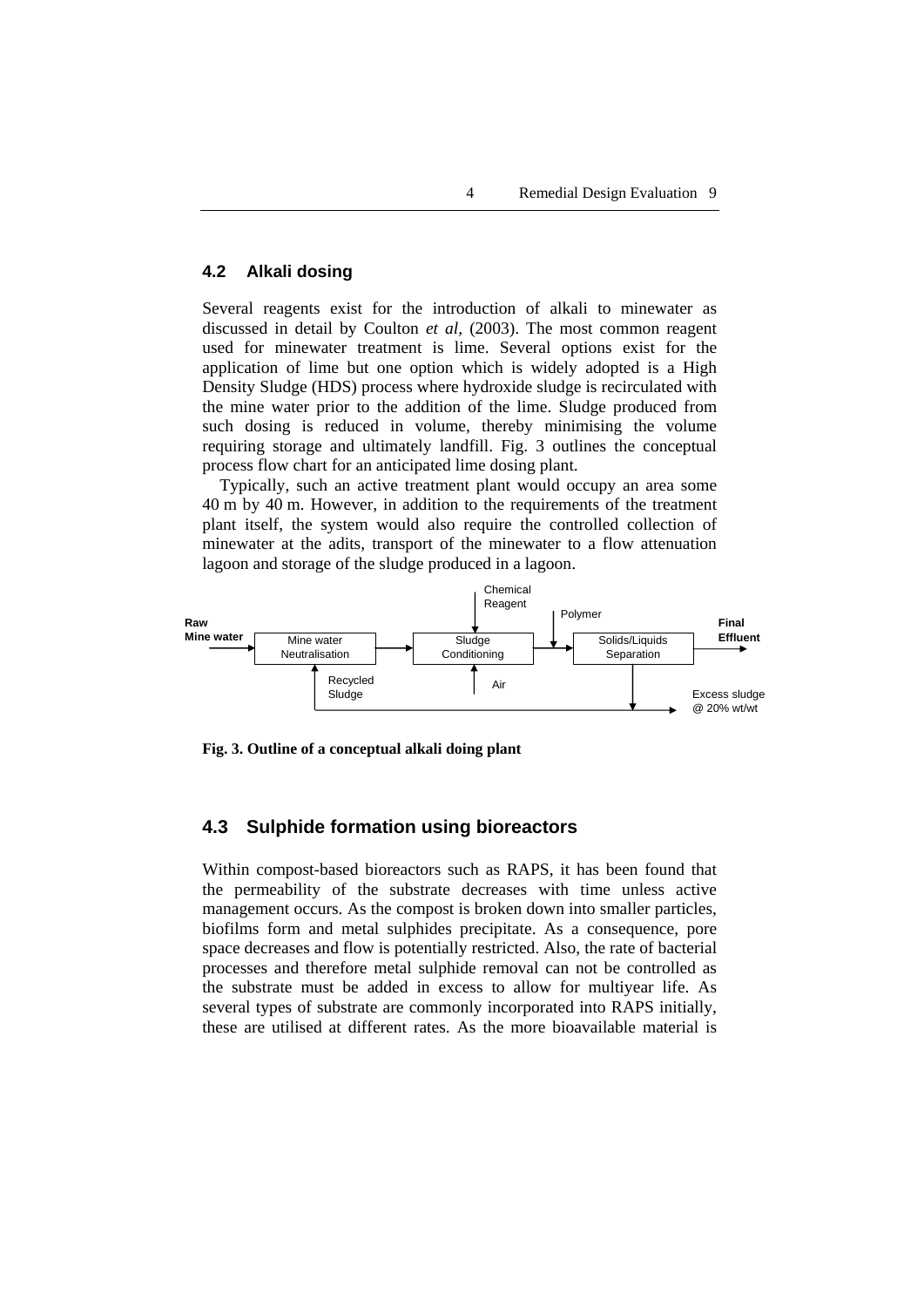utilized preferentially, the rates of reaction are anticipated to decrease with time unless the compost is replenished or supplemented.

In response to these potential limitations, metal sulphide formation using liquid based bioreators are being increasingly applied for the treatment of mine waters. Liquid bioreactors are based on the same principles as RAPS; bacterial sulphate reduction (BSR) causes the formation of metal sulphides. However, the matrix consists of non-reactive material such as cobbles or sand, which act as inert hosts for bacterial populations. Such systems are therefore considered to maintain a near constant permeability over time. A potential simplified process flow chart for a liquid bioreactor is shown in Fig. 4 (adapted from Younger et al. 2002).



**Fig. 4. Outline of a conceptual liquid bioreactor plant** 

The footprint of a liquid bioreactor would be similar to that of an active alkali plant. However, due to the instability of the sulphide sludge under oxidising conditions, the sludge would require sub-aqueous storage, as occurs in a RAPS.

### **4.4 Ranking matrix**

Selection of a suitable minewater remedial design requires the consideration of several factors: technical aspects, stakeholder views, longterm sludge handling, life-cycle assessment, regulatory compliance and cost. To select the preferred minewater treatment option, a ranking matrix was developed that allows all of these factors to be scored relatively. The treatment option with the lowest total score is the preferred option on the basis of these criteria. Coupling this appraisal to budget cost estimates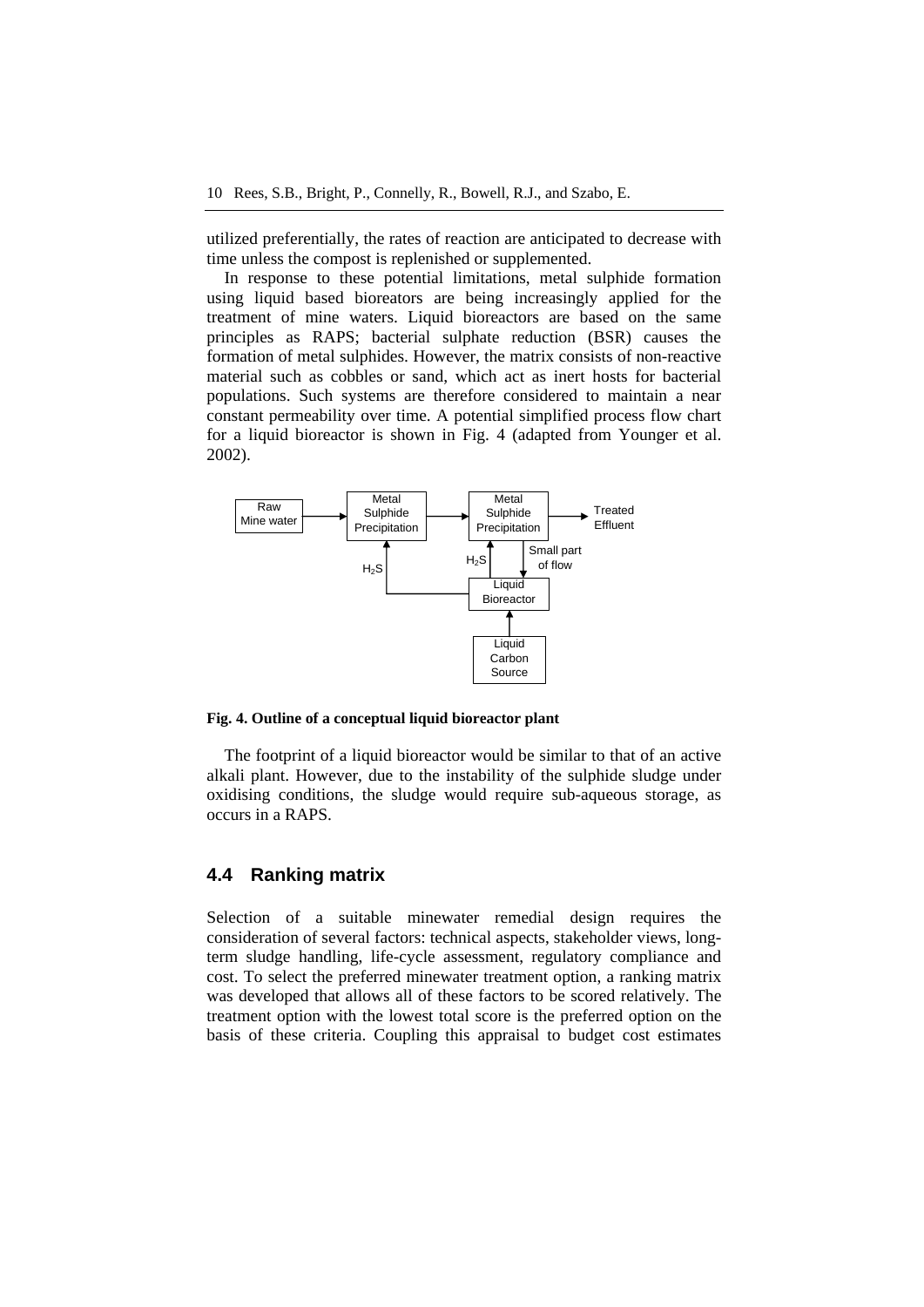enables each potential treatment option to be ranked in terms of perceived cost-benefit.

The scores given to each factor reflect experience from other UK and international minewater remedial schemes, the compilation of views presented in the Agency Metal Mines Strategy, opinions of various stakeholders, and an appraisal of the long-term technical capability and practicality of each potential treatment option.

The matrix (see Table 3) indicated that there was no distinction between the three potential treatment technologies, reflecting that:

- Active treatment requires a flow attenuation pond and sludge storage area, such that the footprint between the three treatment options is not wholly distinct;
- Active treatment requires more involved routine management, including the disposal of sludge and replenishment of consumables;
- Stakeholders favour a passive treatment scheme; and
- Sludge stability from each of the treatment options being considered is similar in the long term as the only presently viable disposal mechanism is landfill.

| Treatment<br>option                                                                    | Impact on<br>site<br>aesthetics | Water<br>quality<br>control /<br>achievement<br>of water<br>quality<br>targets | Demonstrate<br>d<br>Technology | Treatment<br>system<br>footprint | Stakeholder<br>acceptance | Sludge<br>stability | On-going<br>maintenance<br>requirement<br>s. | <b>Total Score</b> | <b>Budget</b><br>Capital<br>costs<br>(000) | Annual<br>operating<br>cost costs<br>(0.00) |
|----------------------------------------------------------------------------------------|---------------------------------|--------------------------------------------------------------------------------|--------------------------------|----------------------------------|---------------------------|---------------------|----------------------------------------------|--------------------|--------------------------------------------|---------------------------------------------|
| Passive<br>treatment<br>using ochre<br>accretion,<br>alkali<br>dissolution<br>and RAPS | $\overline{c}$                  | 3                                                                              | 3                              | $\overline{4}$                   | $\overline{2}$            | $\overline{2}$      | $\overline{2}$                               | 18                 | 510                                        | 91                                          |
| Active lime<br>dosing                                                                  | 3                               | 2                                                                              |                                | 3                                | 3                         | 2                   | $\overline{4}$                               | 18                 | 525                                        | 140                                         |
| Active<br>sulphide<br>formation<br>using liquid<br>bioreactors                         | 3                               | 1                                                                              |                                | 3                                | 3                         | 3                   | $\overline{4}$                               | 18                 | 610                                        | <b>Unkno</b><br>wn                          |

#### **Table 3 – Ranking Matrix Table**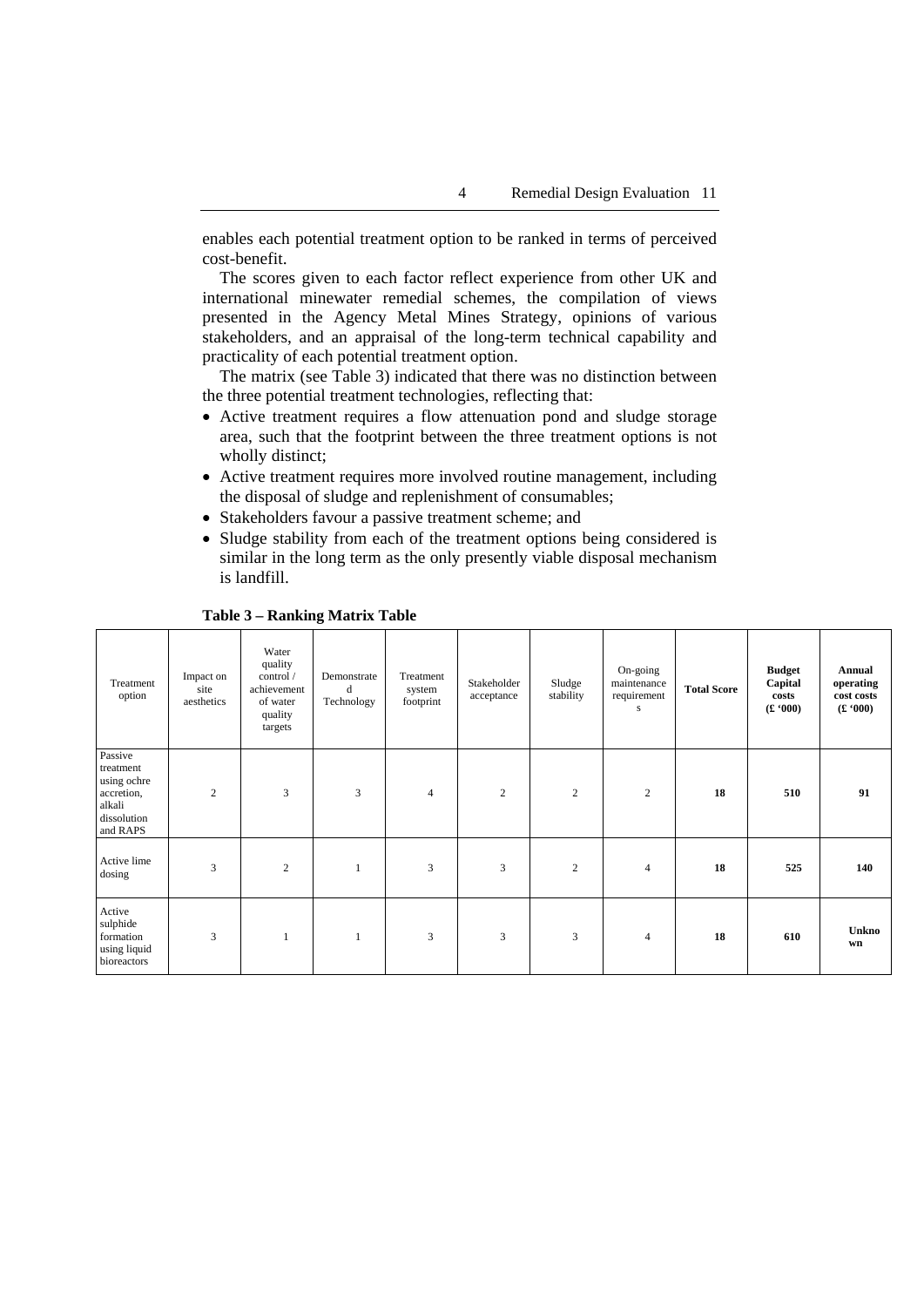Due to the similarity in ranking values between the three potential treatment technologies, cost comparison therefore becomes increasingly important in the overall selection process.

### **4.4 Cost Comparison**

Unlike active treatment systems, the passive system does not involve the routine introduction of chemicals or sludge disposal. Consequently, passive systems are often regarded as systems requiring little maintenance. Although this is true in the short term and when compared to active treatment systems, there will at some point be a requirement to de-sludge the passive system and replace the substrate. Therefore, for the purposes of cost comparison, the RAPS was assumed to be operational for 10 years. Consequently, passive system operating costs given in Table 3 represent the total cost of sludge disposal and system replenishment averaged over 10 years at present-day rates. The other costs quoted in Table 3 for each treatment option include all ancillary and preparatory works, including site access and construction of lagoons for flow attenuation and temporary sludge storage.

### **4.5 Preferred Option**

On the basis of the ranking matrix and the cost comparison, a passive treatment system was recommended as the preferred treatment option. This decision was based on the passive system:

- having the lowest capital and operating costs.
- being considered by several stakeholders to potentially add to the biodiversity, educational and aesthetic value of the site.
- potentially being better suited to the Agency financial funding structure, as funding would be required for the initial capital expenditure and the system replenishment, with only minimal expenditure required during the life of the system.
- not requiring the extensive use of manufactured chemicals and plant.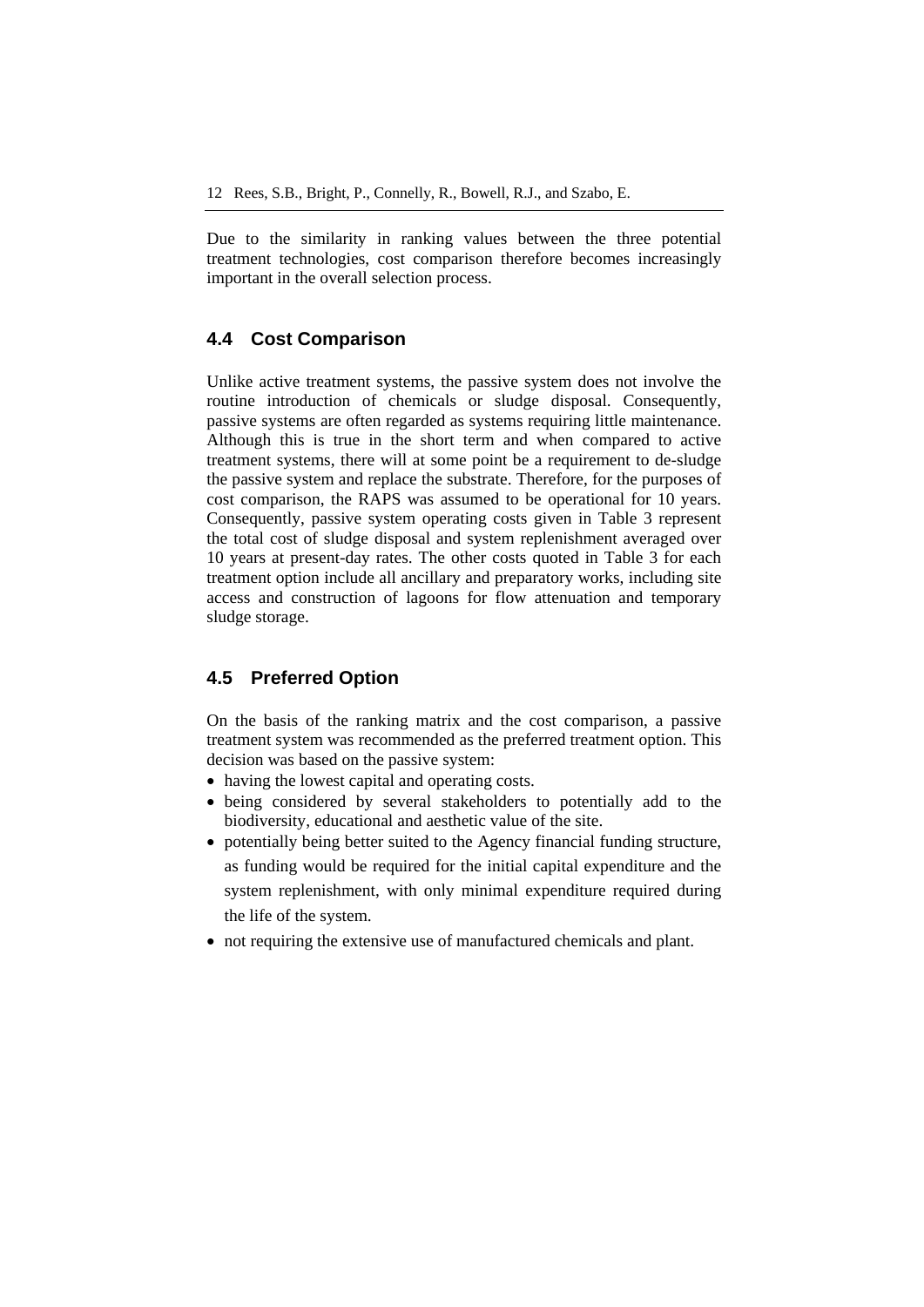# **5 Remedial Measures Recommended**

### **5.1 Upper Plateau**

Primary works on the upper plateau are limited to:

- Simple diversionary works to stop the stream entering the collapsed shaft north of the Llwynteify reservoir.
- Investigation and stabilisation of the stream bed of the Nant Bwlchgwyn.

### **5.2 Cwmrheidol**

Works recommended for the Cwmrheidol site include:

- Gaining safe access to both mine adits;
- Removal of ochre within the filter bed and adits;
- Internal geotechnical assessment of the filter bed;
- Conversion of the filter bed to a settlement lagoon; and
- Construction of the passive system north of the site road.

#### **5.2.1 Minewater Capture**

At adit No.6, mine water capture would comprise pipe work set in a granular bed to transfer the maximum flow rate observed (50 l/sec). At adit No. 9, a large diameter half-pipe filled with limestone set on a granular bed would be used for minewater capture. Both of these structures would extend as far as possible into each adit and comprise flow monitoring access and scouring capabilities to allow for the removal of accumulated precipitates.

### **5.2.2 Passive system outline**

The main RAPS component of the passive treatment scheme is illustrated in Figure 5. Minewater from adit No. 6 would be directed using pipe work to the gulley created by the storm surge in 1986. From the top of the gulley, it would continue to flow in the closed pipe until a suitable gradient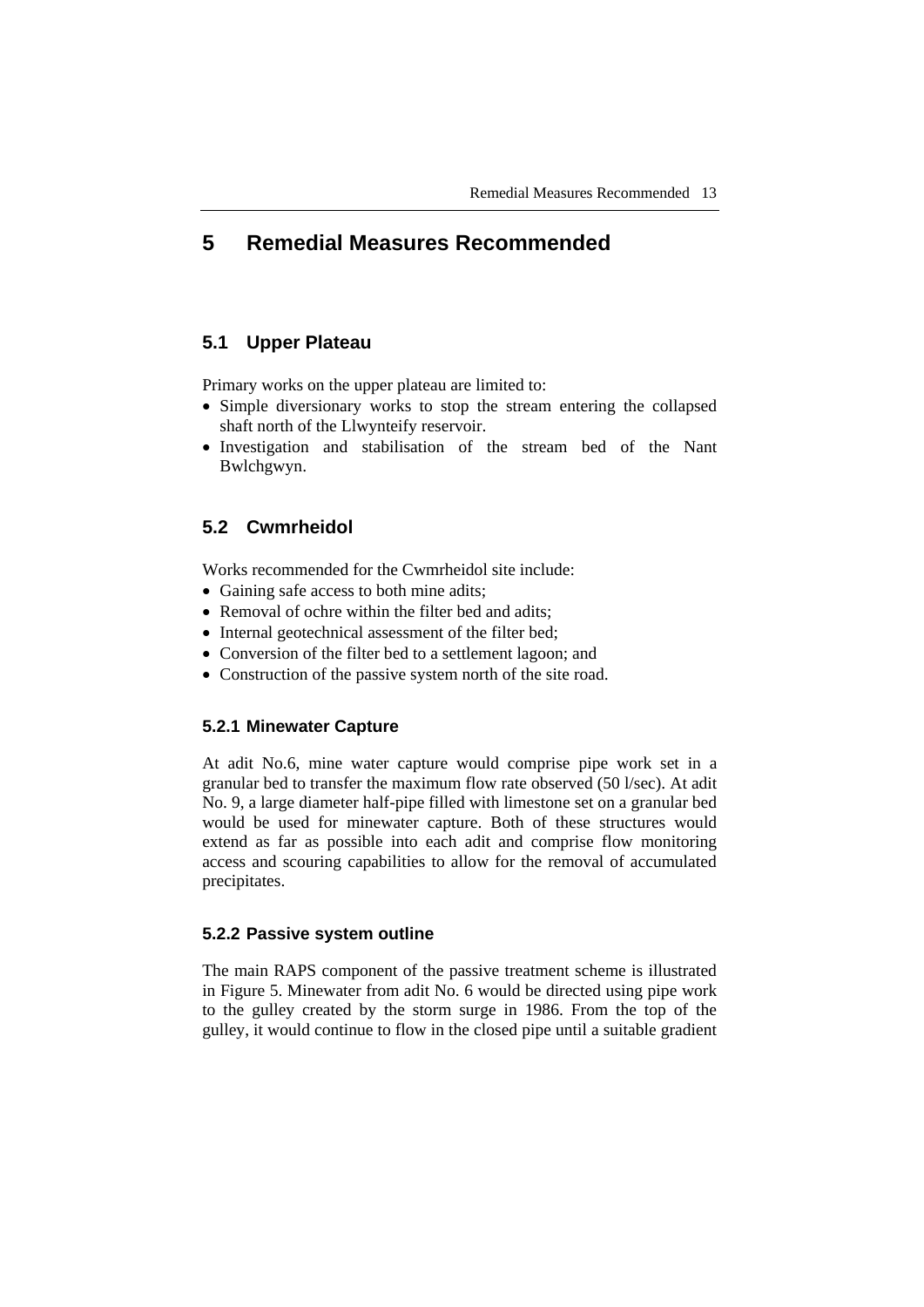is reached where limestone gabions could be emplaced. At this point, the mine water would emerge from the pipe work and flow over and through the cobble-sized limestone clasts housed in the gabions. Mine water oxidation and limestone dissolution would occur and ochre precipitation and accretion encouraged.



**Fig, 5. Plan of passive treatment system** 

Minewater from adit No. 9 would be collected via the open channel pipe work and directed to a settlement lagoon occupying some  $500m<sup>2</sup>$  $(1500m<sup>3</sup>)$ . This settlement lagoon would be designed to allow the precipitation and accumulation of ochre. The lagoon would also include by-pass measures to enable storm flow from adit No. 6 to by-pass the RAPS, thereby ensuring a consistent residence time and minimising the potential for inundation of the bacterial populations within the RAPS. This system would also offer the opportunity of only treating the more polluting adit No. 9 drainage should this be considered applicable, following initial operation of the system.

From the lagoon, the partially treated water would be directed via limestone filled channels to the RAPS. The RAPS embankments would be constructed using suitable material identified at site. To ensure the system is in keeping with the surroundings, the surface of the embankments would be covered by loosely tipped local waste material.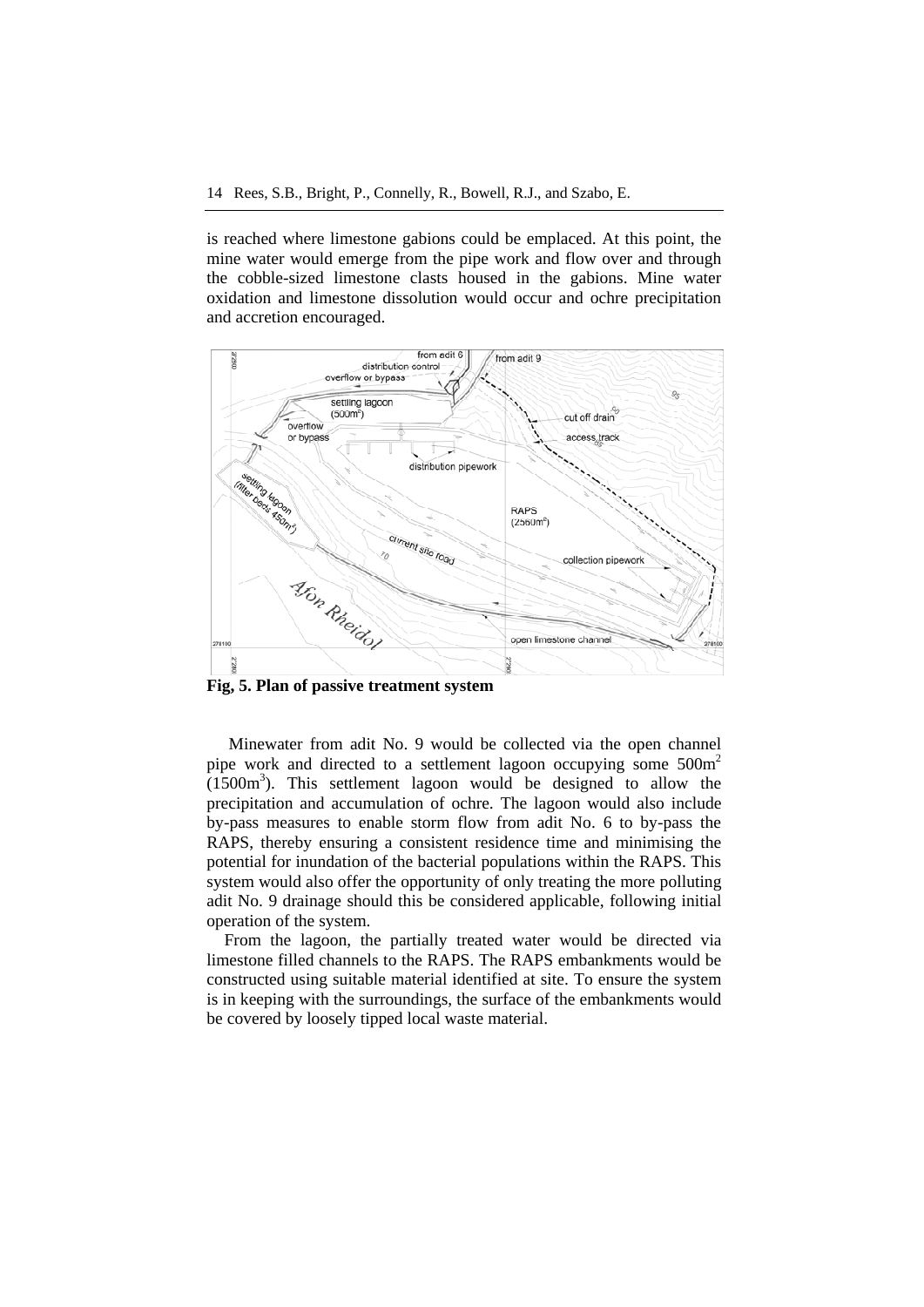Distribution of the water to the RAPS surface would occur at several positions to minimise short circuiting. Ideally, the RAPS would consist of two cells, such that one could be taken off-line for maintenance. However, due to the limited land available, and to avoid the potential for reoxygenation of the water and maximise the water retention time, just one unit is recommended. With an active area of  $2560 \text{ m}^2$ , 1m of limestone (either as one layer or mixed with compost), an assumed porosity of 40%, and a limestone density of 1.8, there should be sufficient limestone alkalinity present to neutralise the acidity from adit No. 9 for over 20 years. This does not include the alkalinity release along the open channels or via bacterial processes. Furthermore, with an active volume of  $2560 \text{ m}^3$ , treating only the more polluting adit No. 9 minewater would result in a residence time of some 5 days, assuming a flow of 5 l/sec.

The control of water level (and hence residence time and hydraulic gradient) is critical to the successful long-term performance of a RAPS. Consequently, the outlet structures would be constructed so that their height could be varied vertically and at least 1.5 m of free board above the static water level maintained.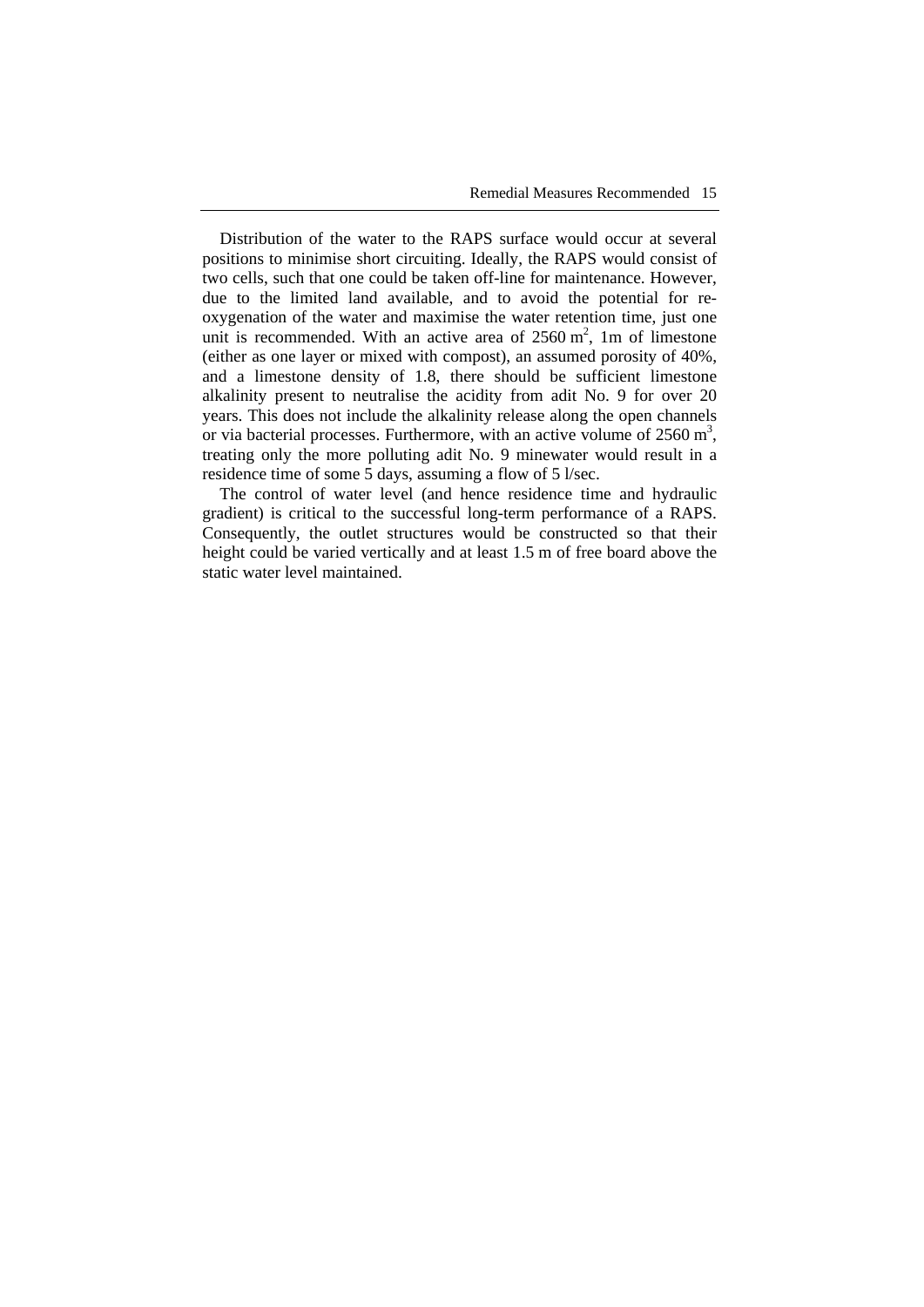## **6 Summary**

Minewater emanating at two adits at Cwmrheidol comprises recharge from overlying workings. Upper adit No. 6 is highly responsive to rainfall due to good connection with the upper workings. Lower adit No. 9 is less responsive as it drains a less extensive, potentially poorly connected area of mine workings. To limit the volume of mine water requiring treatment at Cwmrheidol, drainage diversionary works are recommended to stop the flow of water into a collapsed shaft at Llwynteify and limit the loss of surface water along the Nant Bwlchgwyn stream bed.

Mine water at Cwmrheidol is acidic with a pH between 3 and 4, partially oxygenated and contains several elevated metals including iron, lead, zinc and aluminium.

The preferred treatment option for both adits is the use of a down-flow RAPS coupled to the use of limestone within channels and settlement lagoons to capture ochre precipitates and supplement alkalinity. Both minewaters would be captured within the respective adits and transported via separate routes to a common settlement lagoon with storm by-pass. From here, the flow would be directed at several points into the RAPS. The system is designed so that the less polluted adit No.6 discharge may be only partially treated, maximising the residence time of the more polluting adit No.9 discharge in the RAPS. Effluent discharge from the RAPS will be via an adjustable system allowing water levels and hydraulic gradients within the RAPS to be controlled.

Prior to detailed design of the system, an extensive programme of laboratory and site-based testwork is likely to be undertaken to identify cost savings while optimising the design.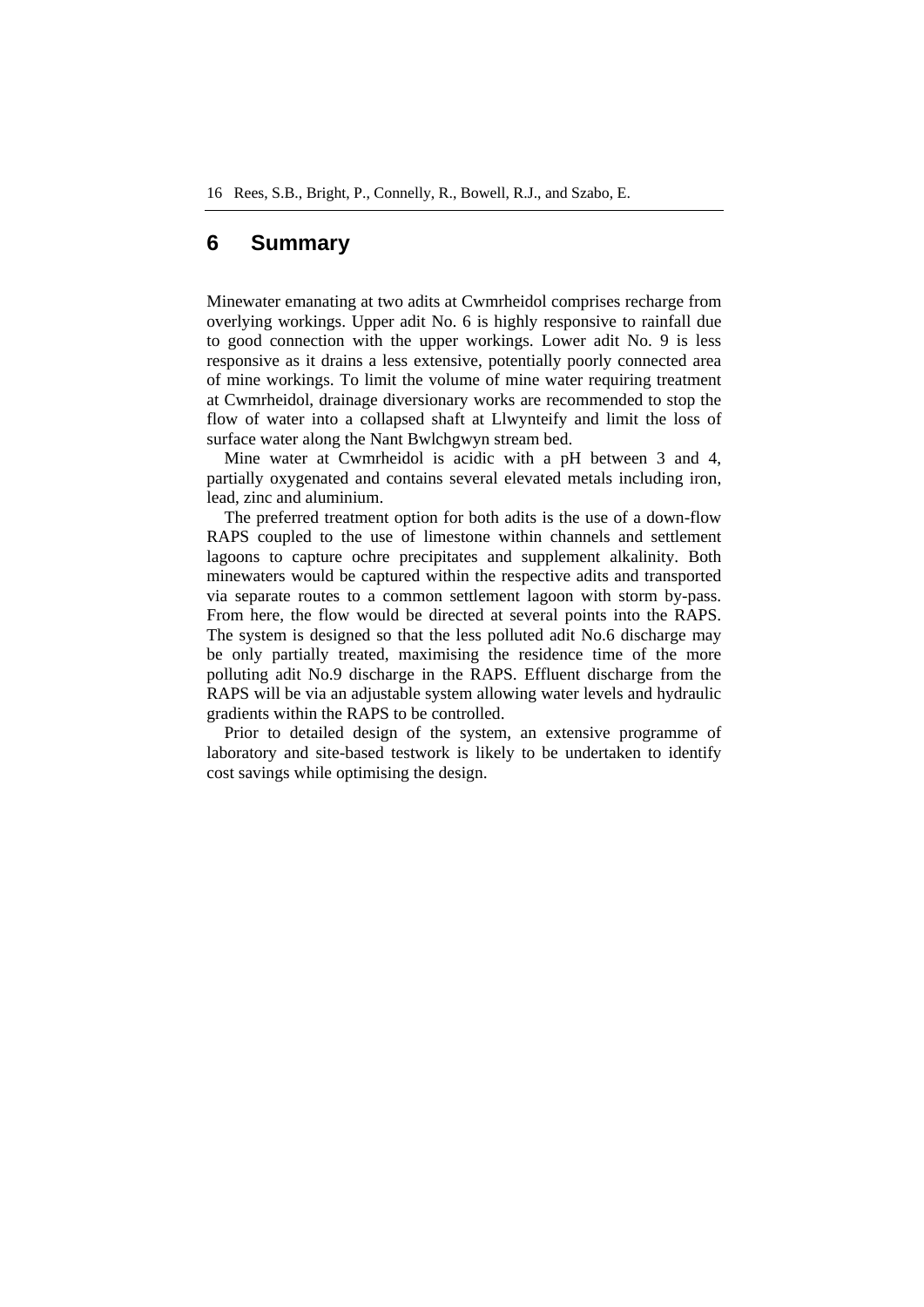#### **References**

- Bevins, .R.E and Mason, J.S. (1997) *Welsh Metallophyte and metallogenic evaluation project: Results of a Minesite Survey of Dyfed and Powys.* CCW Contract Science Report No 156. National Museums and Galleries of Wales
- Bevins, .E and Mason, J.S. (1998) *Welsh Metallophyte and metallogenic evaluation project: Results of a Minesite Survey of Gwynedd.* CCW Contract Science Report No 257. National Museums and Galleries of Wales
- Bevins, .E and Mason, J.S. (1999) *Welsh Metallophyte and metallogenic evaluation project: Results of a Minesite Survey of Clwyd.* CCW Contract Science Report No 318. National Museums and Galleries of Wales
- Bick, (1975) *The Old Metal Mines of Mid-Wales* Vol 1-5. The Pound House, Gloucester
- Coulton, R., Bullen, C. and Hallett C. (2003). *The Design and Optimisation of Active Mine Water Treatment Plants.* Land Contamination & Reclamation**, 11** (2), 273-279
- Johnston, D.(2004) This publication
- Lewis, (1967) *Lead Mining in Wales*, University of Wales Press
- Environment Agency (2002) Metal Mines Strategy for Wales

Fletcher, C.J.N., Swainbank, I.G., and Coleman, T.B. (1993) Metallogenic Evolution in Wales: Constraints from lead isotope modelling. *Journal of the Geological society, London.* 150, 77-82

- Mason, J.S. (1997) Regional polyphase and polymetallic vein mineralisation in the Caledonides of the Central Wales orefield. *Transactions of the Institution of Mining and Metallurgy (Section B: Applied Earth Science),* 106, B135-B144
- PIRAMID Consortium (2003) Engineering guidelines for the passive remediation of acidic and/or metalliferous mine drainage and similar wastewaters. European Commission 5<sup>th</sup> Framework RTD Project No. EVK1-CT-19999-000021 "Passive in-situ remediation of acidic mine/industrial drainage" (PIRAMID). University of Newcastle upon Tyne, Newcastle upon Tyne UK. 166 pp.

Rees, B., Bowell, R, Dey, M. and Williams, K. (2001) Passive treatment: A walk away solution? Mining Environmental Management, 7 – 8, March

Rees, B., and Connelly, R., (2003) "Review of design and performance of the Pelenna wetland systems", in LAND CONTAMINATION AND RECLAMATION, 11(2), EPP Publications Ltd

Rees, S. B., (2004) Urbanization, environmental legacies and future opportunities related to Welsh metal mining. In: NICHOL, D., BASSETT, M. G. and DEISLER, V. K. (eds) Urban geology in Wales. Museum of Wales Geological Series No 24, Cardiff

Younger, P.L.,Banwart, S.A and Hedin, R.S. (2002). *Mine Water: Hydrology, Pollution, Remediation*, Kluwer Academic Publishers